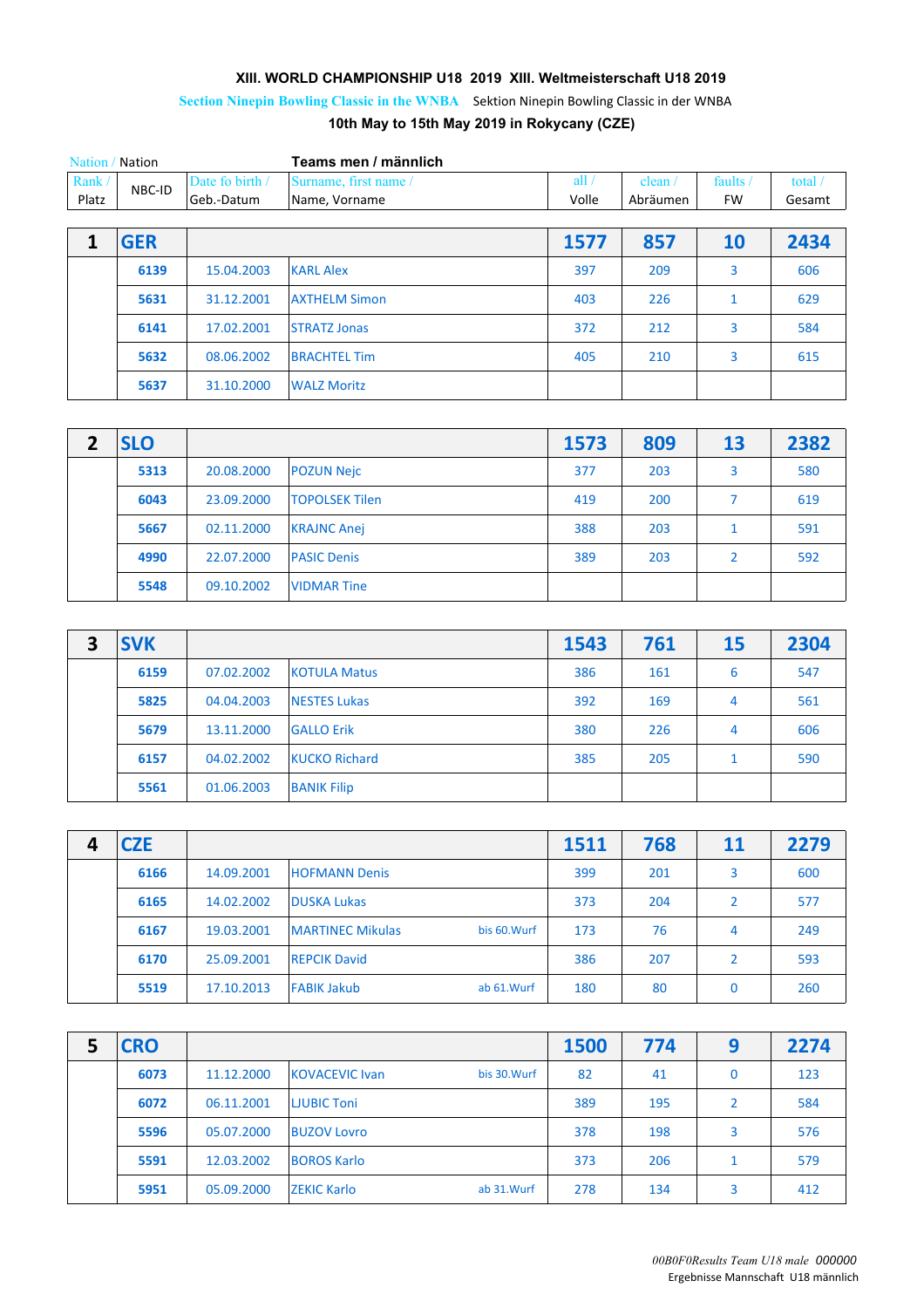## **XIII. WORLD CHAMPIONSHIP U18 2019 XIII. Weltmeisterschaft U18 2019**

**Section Ninepin Bowling Classic in the WNBA** Sektion Ninepin Bowling Classic in der WNBA

## **10th May to 15th May 2019 in Rokycany (CZE)**

| Nation / Nation |            |                 | Teams men / männlich     |       |          |           |        |
|-----------------|------------|-----------------|--------------------------|-------|----------|-----------|--------|
| Rank/           | NBC-ID     | Date fo birth / | Surname, first name /    | all.  | clean    | ، faults  | total  |
| Platz           |            | Geb.-Datum      | Name, Vorname            | Volle | Abräumen | <b>FW</b> | Gesamt |
|                 |            |                 |                          |       |          |           |        |
|                 | <b>POL</b> |                 |                          | 1486  | 772      |           | 2258   |
|                 | 4986       | 08.03.2002      | <b>CWOJDZINSKI Jakub</b> | 366   | 202      |           | 568    |

| 5534 | 04.02.2003 | 372                                                                                          | 194 | 566 |
|------|------------|----------------------------------------------------------------------------------------------|-----|-----|
| 5573 | 07.04.2001 | 380                                                                                          | 183 | 563 |
| 6094 | 31.07.2002 | 368                                                                                          | 193 | 561 |
| 6091 | 28.09.2000 |                                                                                              |     |     |
|      |            | <b>KURYLO Jakub</b><br><b>KOSZ Szymon</b><br><b>KLASKALA Jakub</b><br><b>DMOWSKI Jedrzej</b> |     |     |

| <b>SRB</b> |            |                       | 1509 | 738 | 12           | 2247 |
|------------|------------|-----------------------|------|-----|--------------|------|
| 5832       | 16.06.2002 | <b>KURCINAK Gabor</b> | 371  | 177 | 4            | 548  |
| 5556       | 04.05.2003 | <b>LAK Adam</b>       | 356  | 180 | 5            | 536  |
| 5674       | 12.05.2001 | <b>ERDELJAN Marko</b> | 404  | 192 | $\mathbf{0}$ | 596  |
| 5557       | 02.08.2002 | JEVREMOVIC Ilija      | 378  | 189 | 3            | 567  |
| 6148       | 15.07.2001 | <b>FRANK Sabolc</b>   |      |     |              |      |

| 8 | <b>HUN</b> |            |                         | 1488 | 730 | 10 | 2218 |
|---|------------|------------|-------------------------|------|-----|----|------|
|   | 5646       | 03.09.2001 | <b>JUHASZ Bence</b>     | 374  | 193 | 1  | 567  |
|   | 5647       | 05.08.2001 | <b>IVANYIK Richard</b>  | 366  | 175 | 4  | 541  |
|   | 6078       | 13.04.2003 | <b>RIEGER Daniel</b>    | 378  | 185 | 3  | 563  |
|   | 4975       | 09.09.2001 | <b>CSERPNYAK Martin</b> | 370  | 177 | 2  | 547  |
|   | 4976       | 05.10.2000 | <b>GOMBOS Gergely</b>   |      |     |    |      |

| 9 | <b>ITA</b> |            |                             |              | 1486 | 731 | 31 | 2217 |
|---|------------|------------|-----------------------------|--------------|------|-----|----|------|
|   | 6081       | 08.09.2000 | <b>GEIER Manuel</b>         |              | 372  | 177 | 9  | 549  |
|   | 6085       | 05.02.2003 | <b>VERDROSS Raphael</b>     | bis 60. Wurf | 174  | 73  | 9  | 247  |
|   | 6083       | 22.11.2001 | <b>RECHENMACHER Dominik</b> |              | 367  | 202 | 3  | 569  |
|   | 4981       | 24.05.2001 | <b>THALER Florian</b>       |              | 398  | 176 | 6  | 574  |
|   | 6082       | 31.05.2001 | <b>PRINOTH Felix</b>        | ab 61. Wurf  | 175  | 103 | 4  | 278  |

| 10 | <b>AUT</b> |            |                             | 1497 | 718 | 18 | 2215 |
|----|------------|------------|-----------------------------|------|-----|----|------|
|    | 6055       | 29.11.2001 | <b>MONTHALER Maximilian</b> | 376  | 191 | 6  | 567  |
|    | 6054       | 20.08.2002 | <b>KOFLER Thomas</b>        | 375  | 155 | 3  | 530  |
|    | 4957       | 22.06.2002 | <b>CHRIST Felix</b>         | 393  | 170 | 4  | 563  |
|    | 4958       | 04.01.2002 | <b>SCHMIDT Christian</b>    | 353  | 202 | 5  | 555  |
|    | 6057       | 02.01.2003 | <b>SCHLATTER Paul</b>       |      |     |    |      |